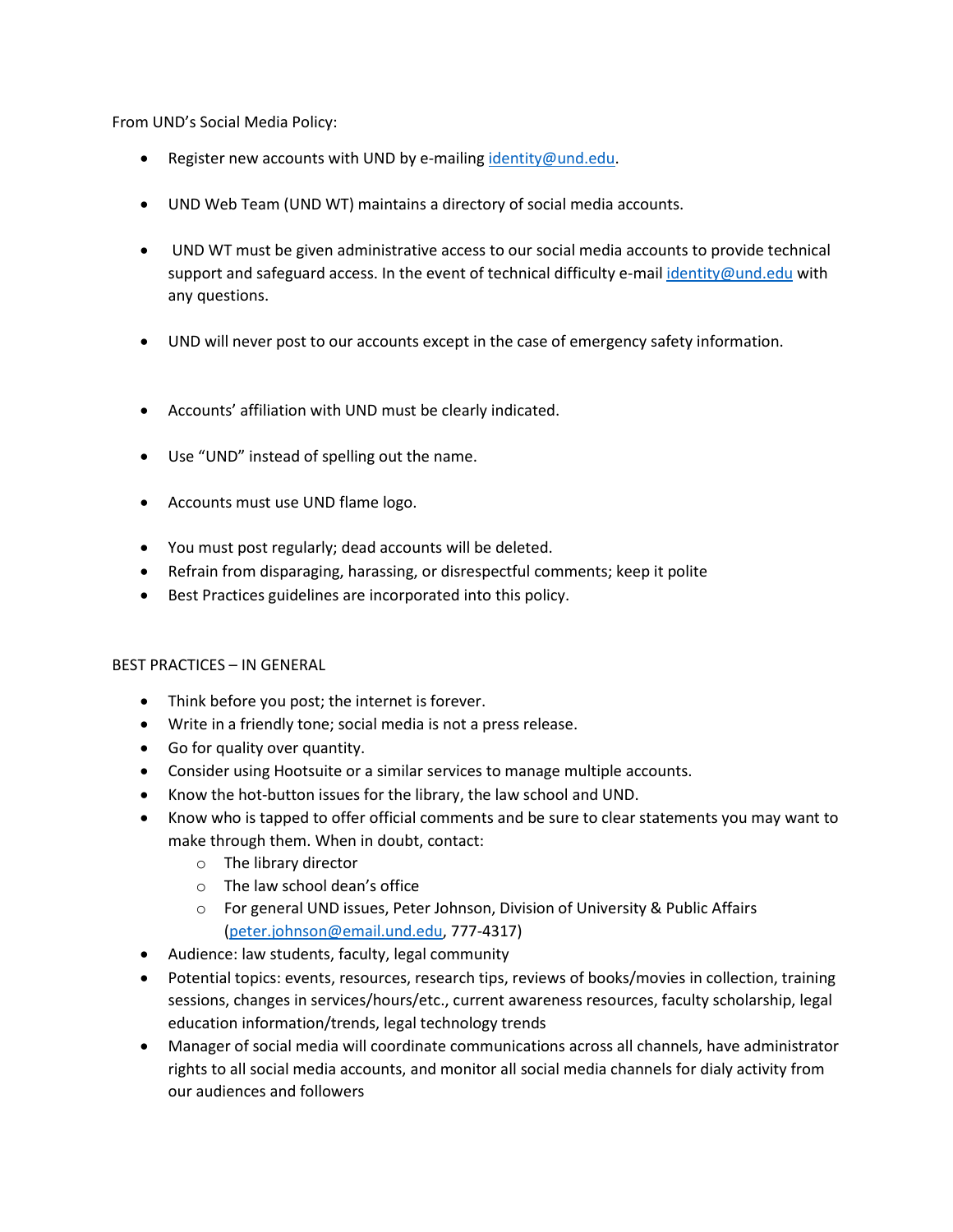- Multiple contributors will keep the creation of content at a manageable load and the content stream fresh and timely
- Contributors will use the capabilities of the blog software and Hootsuite to schedule their posts at least one in advance (to allow for final approval) or for time-sensitive posts, publish same day.
- Contributors will determine on a post-by-post basis which social media channel (or combination thereof) is appropriate for distributing their content
- Contributors will have each entry proofread by at least one colleague
- Contributors will record their weekly time spent in order to help determine how much staff time is reasonable to allocate towards social media
- Response policy: 1) Politely and concisely thank any followers who leave a positive comment on any social media channel. 2) For inquiries that can be answered without controversy, the social media administrator will respond or forward the inquiry to the appropriate person. 3) If the comment/inquiry requires a response from the Director or other administrator, the social media coordinator will bring the information to the attention of that party. 4) Response policies should be posted at each social media channel. 5) A comment deletion policy should be considered.

# **BEST PRACTICES – LIBRARY BLOG**

- Primary channel for recording and distributing web communications about library news, court updates, and occasionally other topics relevant to the law school community
- Target audience: any and all online users
- Tone: semi-formal
- Scope: broad spectrum of library news and information
- Workflow: Approved staff will author posts in draft mode, have a colleague review them, and publish or schedule for future publication.
- Use Wordpress
- Use Firestats Wordpress plug-in to track: number of visits, most popular content, and most popular search terms that lead visitors to the blog
- Goals: 2 posts/week, 25 visits/day, 5 link clicks from Facebook and Twitter to blog posts each month

# **BEST PRACTICES – FACEBOOK**

- Outreach channel for interacting with students in a space that they already use, showing the library's personality, showing students that we are approachable/interesting/useful, redistributing select information from the library blog, interacting with other organizations
- Target audience: law students
- Tone: professional with levity (In good taste); direct, engaging, explicit interest in connecting with students
- Scope: student-centric content; interactions with other organizations; links, images and media content; contests and giveaways; library events
- Workflow: Automatic posts from blogs and other approved streams; other posts will be authored and reviewed by staff; administrators of page will have the ability to post and/or interact with other Facebook pages as the Library to network with other organizations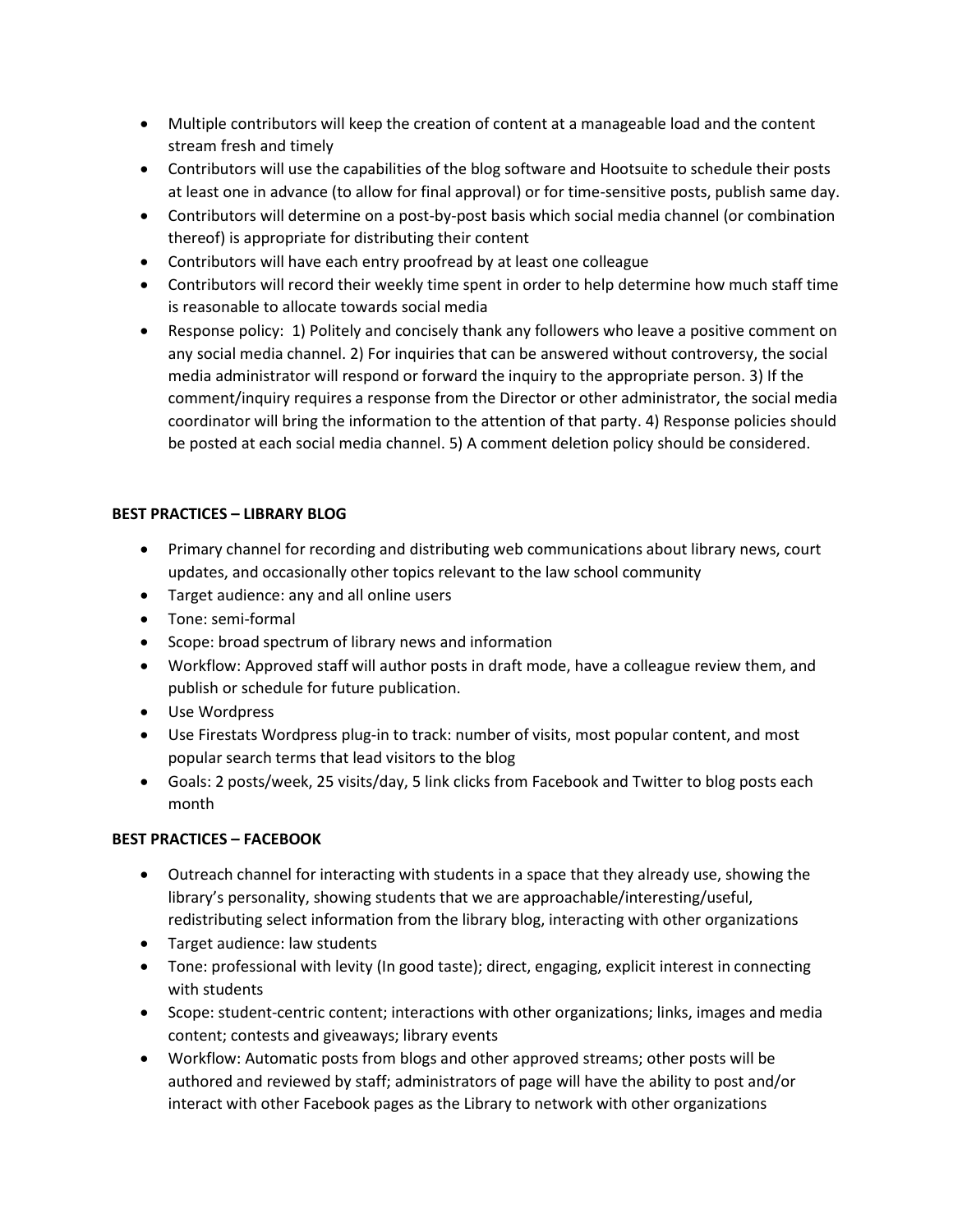- Pick your page name carefully
- $\bullet$  Submit a request for page registration t[o identity@und.edu](mailto:identity@und.edu)
- Post a comments policy
- Profile pics should by 200 pixels sq with a title-safe area of 176 pixels sq
- Include the UND Flame Logo in the profile
- Statistics can be track via Facebook administrator interface or Hootsuite: number of posts per month, number of fans (cumulative), number of events posted, number of interactions, daily post views, monthly tab views (views of each profile tab – hours, FAQs, etc
- Goals: 2 posts/week, 25 "likes", maintain low number of "unlikes," gain feedback on posts

## **BEST PRACTICES – TWITTER**

- Swift and wide distribution of communications content
- Target audience: legal community (law librarians, legal organizations, lawyers, law students, legal journals, law firms, law schools)
- Tone: concise, professional with levity when appropriate
- Scope: timely information, some from the blog, some from other campus social media sources or external sites
- Workflow: automatic posts from blog and approved feeds; other posts will be authored and reviewed by staff
- Interaction with followers and other organization
- Share your log-in and password with the UND WT
- When choosing a handle, keep it short, unique and meaningful
- Bio should reflect what people can expect from the account
	- o If account is a broadcast tool, we should provide an alternate contact handle
- Avatars must be 73x73 pixels and include the UND Flame Logo
- Design background images for the maximum resolution of 1900x1200 pixels but be sure that it looks good when viewed in different sizes by using [http://twtbg.me](http://twtbg.me/)
- For easy sharing, work out how many characters will be left after reserving space for a re-tweet and handle and limit the tweets to that many characters
- Proofread before sending, even if re-tweeting
- Tips for shortening tweets
	- o Use & instead of "and"
	- o Condense dates and times and drop any punctuation not needed for context/understanding
	- o Reword with shorter words and abbreviations
	- o Use Twitter handles to reference other entities
	- $\circ$  If no Twitter handle is available, use commonly understood, shorter names
	- o Use URL shortener for links
- Statistics to be tracked via Hootsuite: number of tweets per month, number of followers (cumulative), redistribution (@ mentions and posts retweeted by others)
- Goals: 3 tweets/week, 50 followers, 2 redistributions/month (@ mention or RT)

### **BEST PRACTICES – YOUTUBE**